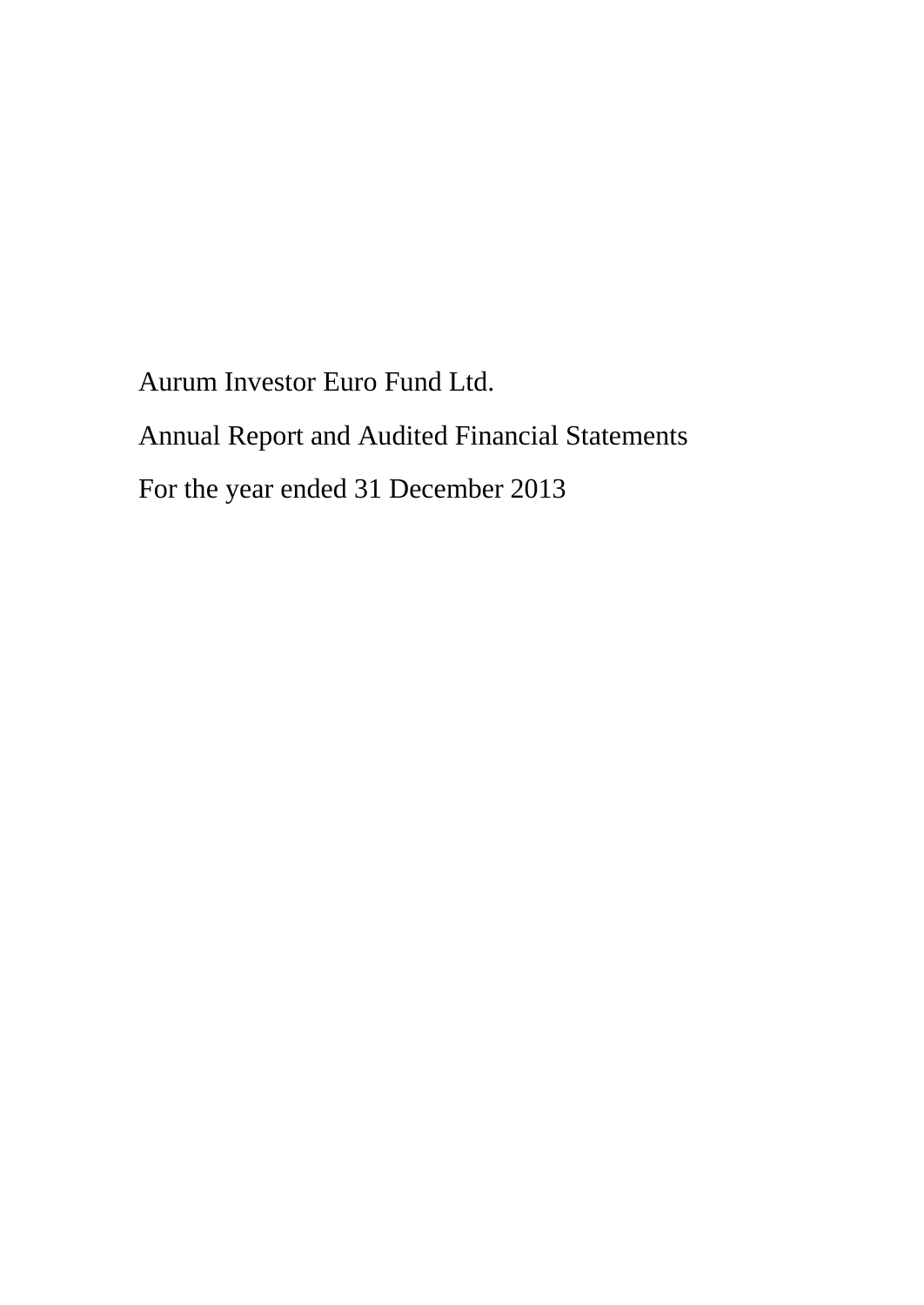# **Annual Report and Audited Financial Statements Contents**

| Directors and service providers                                                                                           | 1              |
|---------------------------------------------------------------------------------------------------------------------------|----------------|
| Directors' Report                                                                                                         | 3              |
| Independent Auditor's Report to the Members                                                                               | $\overline{4}$ |
| Portfolio Statement as at 31 December 2013                                                                                | 5              |
| Statement of Comprehensive Income for the year ended 31 December 2013                                                     | 6              |
| Statement of Financial Position as at 31 December 2013                                                                    | 7              |
| Statement of Changes in Net Assets Attributable to Holders of Participating Shares<br>for the year ended 31 December 2013 | 8              |
| Statement of Cash Flows for the year ended 31 December 2013                                                               | 9              |
| Notes to the Financial Statements                                                                                         | 10             |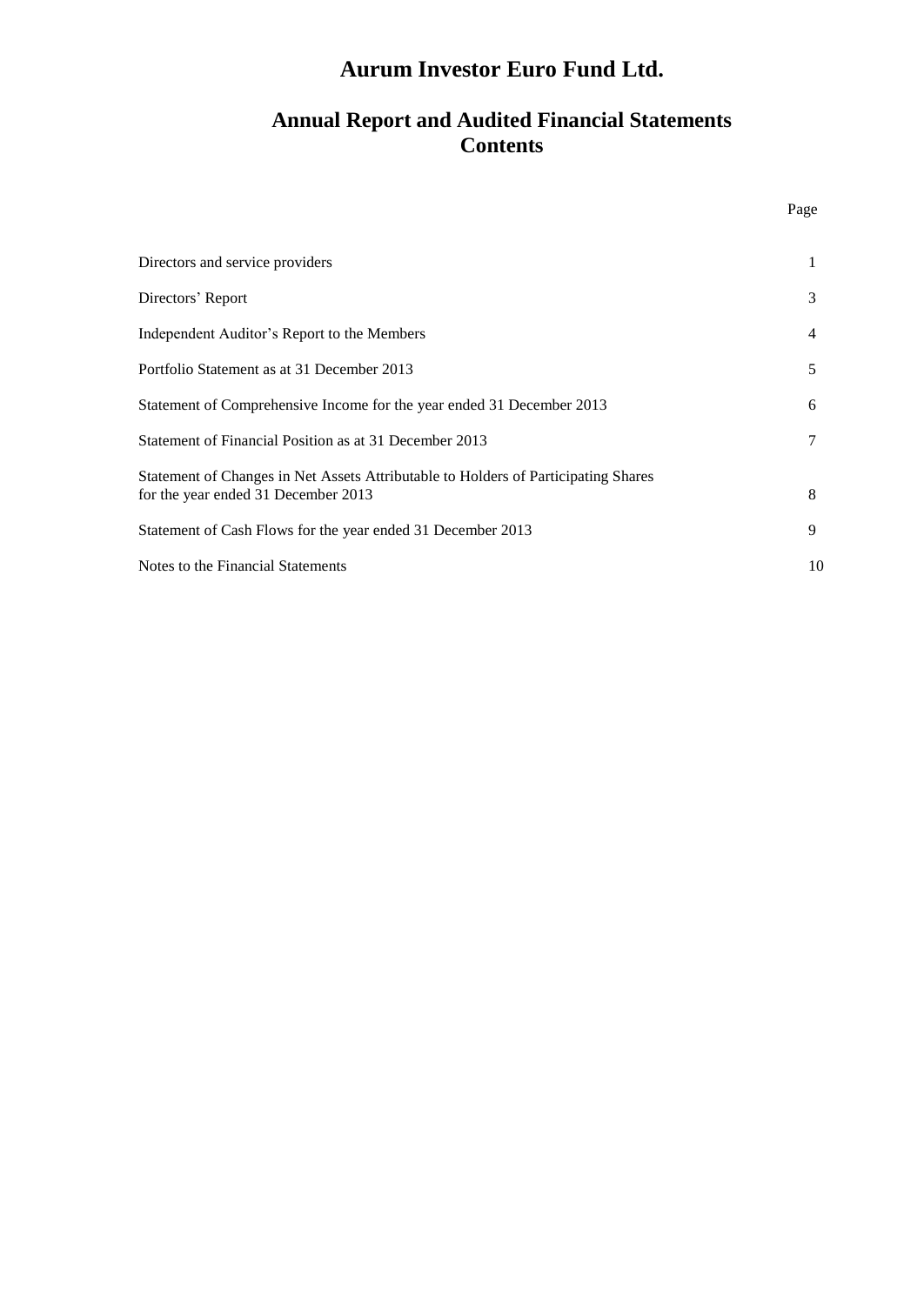# **Directors and service providers**

| Company                                          | Aurum Investor Euro Fund Ltd.<br>Aurum House<br>35 Richmond Road<br>Hamilton HM08<br>Bermuda<br>Tel: (1) (441) 292 6952<br>Fax: (1) (441) 295 4164                                                                                                              |
|--------------------------------------------------|-----------------------------------------------------------------------------------------------------------------------------------------------------------------------------------------------------------------------------------------------------------------|
| <b>Directors</b>                                 | Dudley R Cottingham<br>Tina Gibbons<br>Clifford J Gundle<br>Adam Hopkin<br>Christopher C Morris<br>S Arthur Morris (Retired October 9, 2013)<br>W Roger Davidson* (Retired October 9, 2013)<br>Meliosa O'Caoimh*<br>Bronwyn Wright* (Appointed October 9, 2013) |
| *Non-Executive Directors                         |                                                                                                                                                                                                                                                                 |
| <b>Custodian</b>                                 | Northern Trust Fiduciary Services (Ireland) Limited<br>George's Court<br>54 - 62 Townsend Street<br>Dublin 2<br>Ireland<br>Tel: (353) (1) 542 2000<br>Fax: (353) (1) 542 2920                                                                                   |
| <b>Promoter and</b><br><b>Investment Advisor</b> | Aurum Fund Management Ltd.<br><b>Aurum House</b><br>35 Richmond Road<br>Hamilton HM08<br>Bermuda<br>Tel: (1) (441) 292 6952<br>Fax: (1) (441) 295 4164                                                                                                          |
| <b>Administrator</b>                             | Northern Trust International Fund Administration Services (Ireland) Limited<br>George's Court<br>54 - 62 Townsend Street<br>Dublin 2<br>Ireland                                                                                                                 |
|                                                  | Tel: (353) (1) 542 2000<br>Fax: (353) (1) 542 2920                                                                                                                                                                                                              |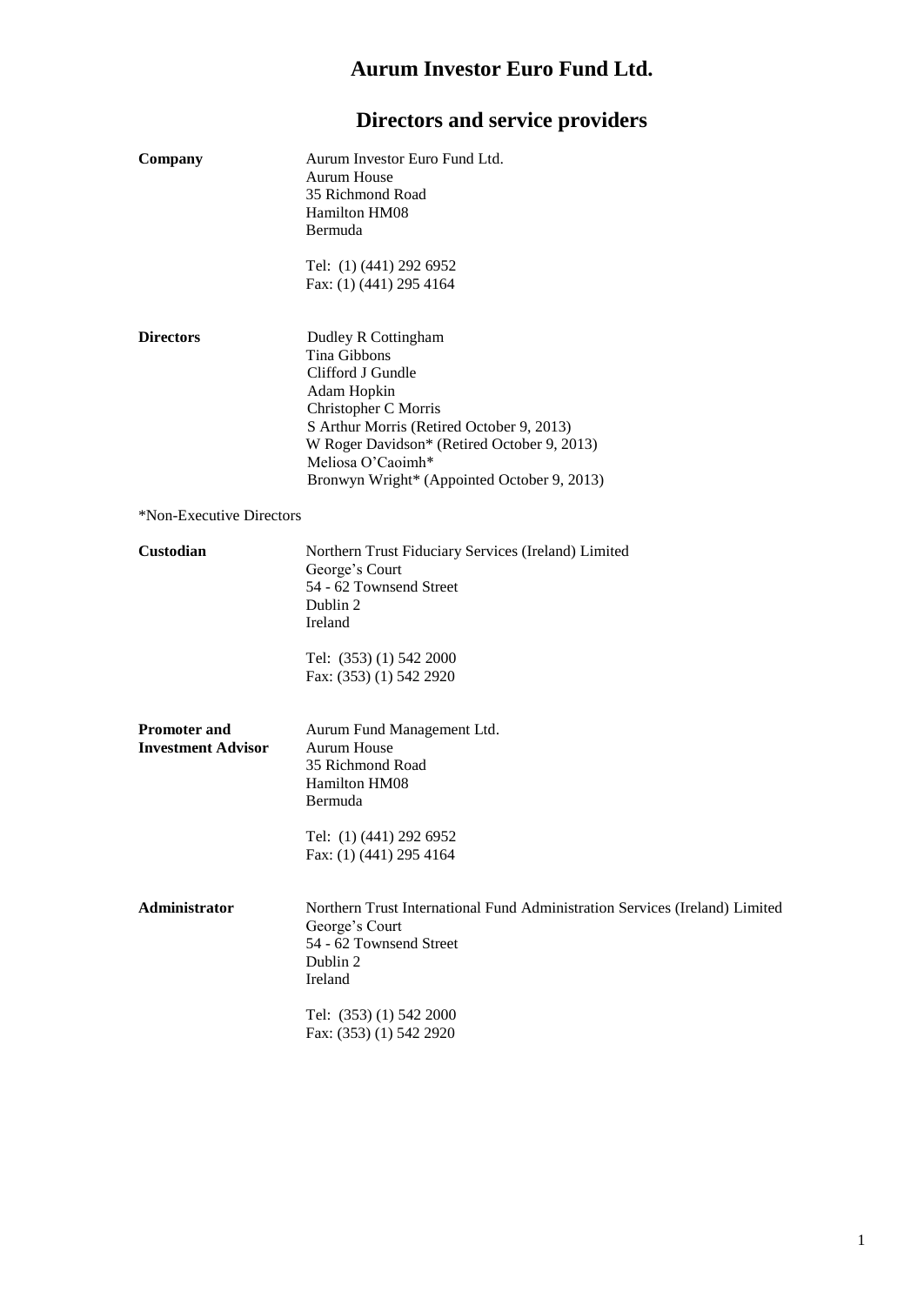| <b>Bermuda</b><br>Administrator,<br><b>Registrar and</b><br>Secretary           | Global Fund Services Ltd.<br><b>Century House</b><br>16 Par-la-Ville Road<br>Hamilton HM 08<br>Bermuda<br>Tel: (1) (441) 292 7478<br>Fax: (1) (441) 295 4164                                        |
|---------------------------------------------------------------------------------|-----------------------------------------------------------------------------------------------------------------------------------------------------------------------------------------------------|
| Independent<br><b>Auditor</b>                                                   | <b>KPMG</b><br><b>Chartered Accountants</b><br>1 Harbourmaster Place<br><b>International Financial Services Centre</b><br>Dublin 1<br>Ireland<br>Tel: (353) (1) 410 1000<br>Fax: (353) (1) 412 2722 |
| Sponsoring<br><b>Broker</b> for<br><b>Bermuda Stock</b><br><b>Exchange</b>      | Continental Sponsors Ltd.<br><b>Century House</b><br>16 Par-la-Ville Road<br>P.O. Box HM 1806<br><b>Hamilton HM HX</b><br><b>Bermuda</b>                                                            |
|                                                                                 | Tel: (1) (441) 292 7478<br>Fax: (1) (441) 295 4164                                                                                                                                                  |
| <b>Sponsoring</b><br><b>Broker</b> for<br><b>Irish Stock</b><br><b>Exchange</b> | <b>J&amp;E</b> Davy<br>Davy House<br>49 Dawson Street<br>Dublin 2<br>Ireland<br>Tel: (353) (1) 614 8933<br>Fax: (353) (1) 661 3042                                                                  |
| Legal<br><b>Advisors in</b><br><b>Matters of</b><br><b>Bermuda Law</b>          | Conyers Dill & Pearman Limited<br><b>Clarendon House</b><br>2 Church Street<br>Hamilton HM 11<br>Bermuda<br>Tel: (1) (441) 295 1422<br>Fax: (1) (441) 292 4720                                      |

# **Directors and service providers (continued)**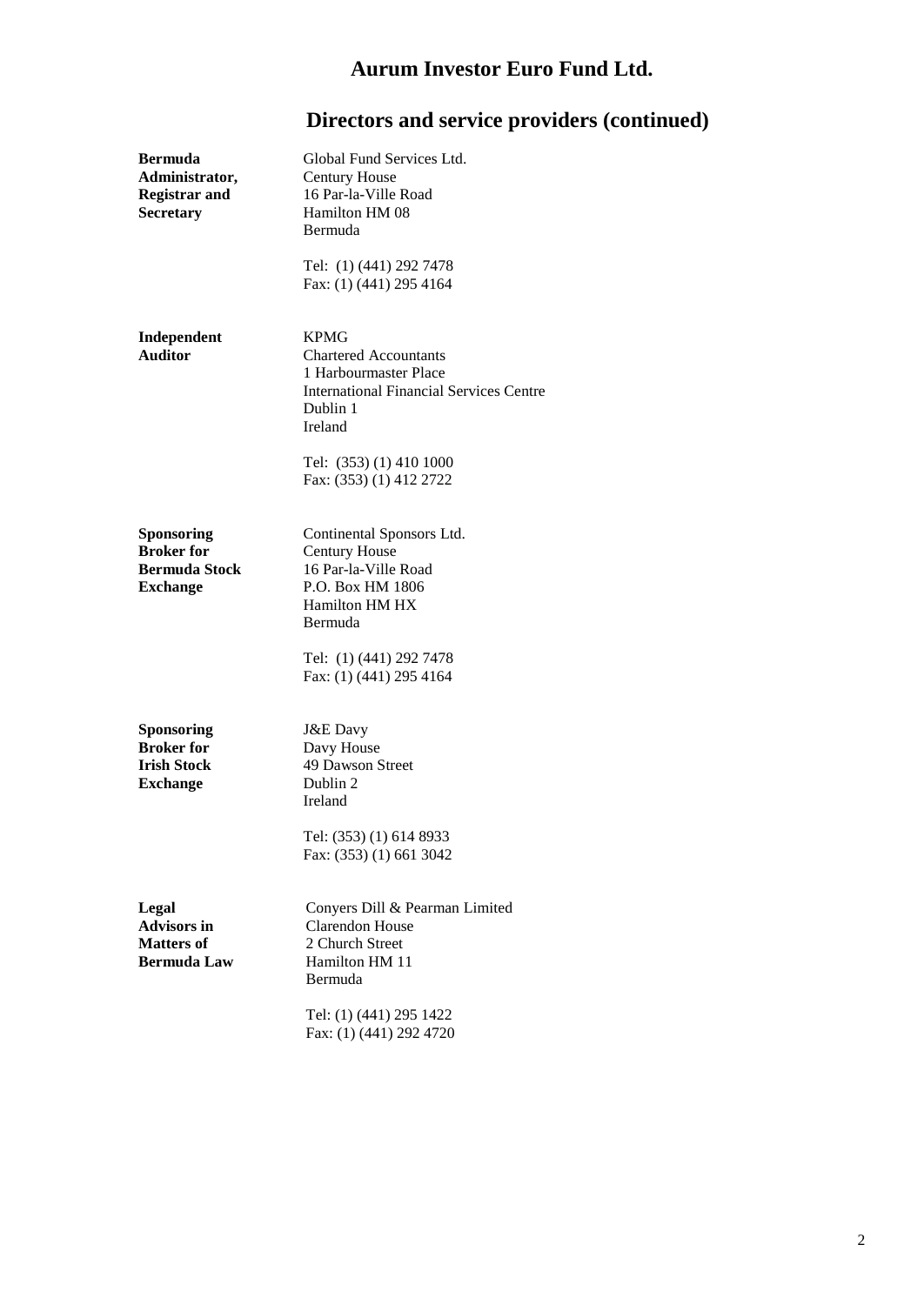### **Directors' Report**

The Directors have the pleasure to present the audited annual accounts of Aurum Investor Euro Fund Ltd. (the "Company") for the year ended 31 December 2013 and report as set out herein in respect of matters required by the Irish Stock Exchange and Bermuda Stock Exchange listing regulations.

At 31 December 2013, the Net Asset Value per Participating Share was €131.01 (2012: €128.55).

No dividends have been declared in the year ended 31 December 2013 (2012: €Nil) and the Directors do not recommend the payment of any dividends for the year ended 31 December 2013 (2012: ENil).

The Company is a Feeder Fund which invests solely, apart from currency hedging, in the Participating Shares of Aurum Investor Fund Ltd. (the "Master Fund"). The Company's investment objective is to achieve long term capital growth by investing its assets in Participating Shares of the Master Fund.

The annual report and audited financial statements of the Master Fund for the year ended 31 December 2013 are sent to all Shareholders with the accounts of the Company.

Dudley R Cottingham **Director** 

24 April 2014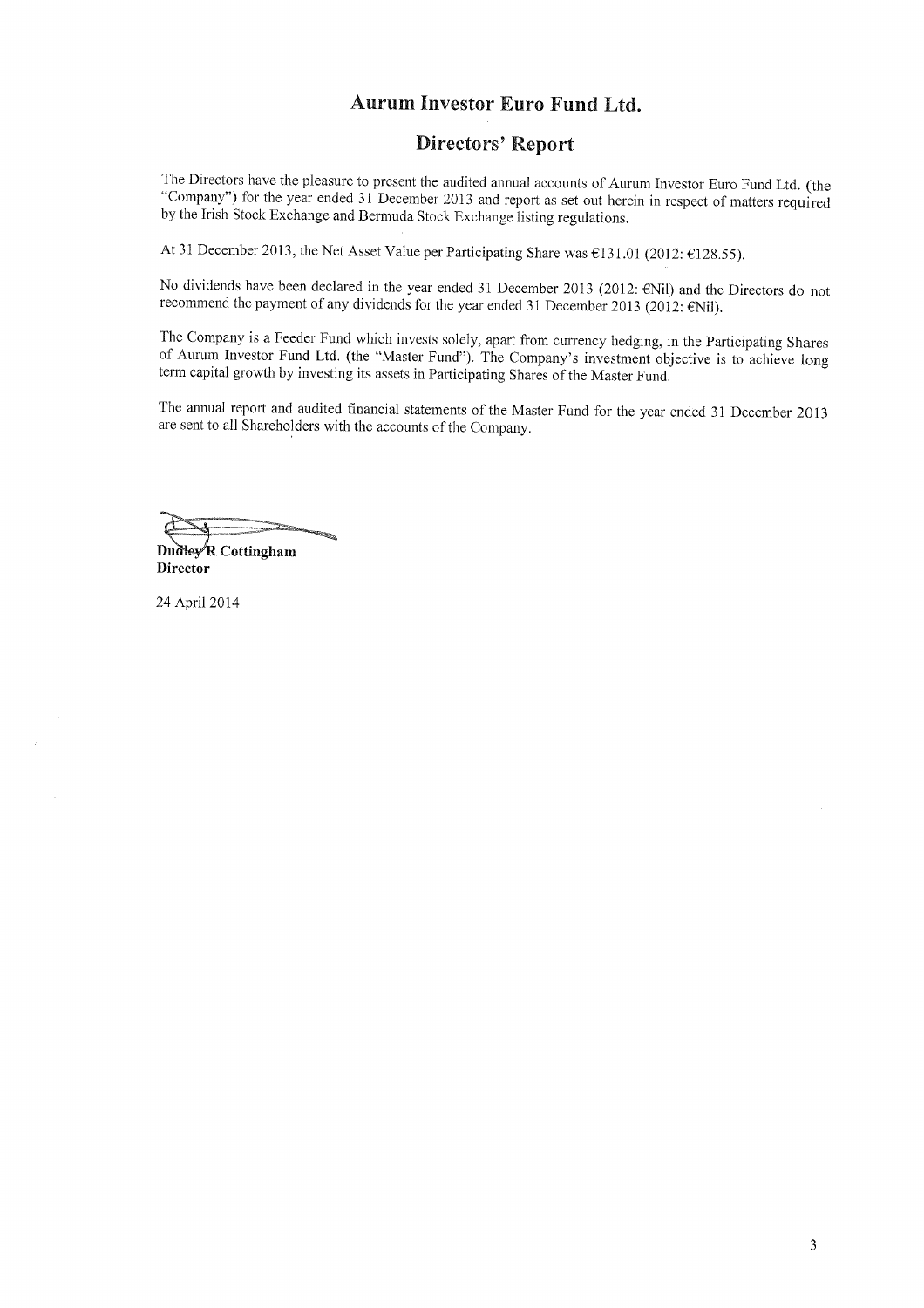

**KPMG Audit** 1 Harbourmaster Place **IFSC** Dublin 1 Ireland

#### **Independent Auditor's Report to the Members**

We have audited the accompanying financial statements of Aurum Investor Euro Fund Ltd. (the "Company") for the year ended 31 December 2013, which comprise the Statement of Comprehensive Income, the Statement of Financial Position, the Statement of Changes in Net Assets Attributable to Holders of Participating Shares, the Statement of Cash Flows for the year then ended, and notes, comprising a summary of significant accounting policies and other explanatory information.

This report is made solely to the Company's members, as a body, in accordance with the terms of our engagement. Our audit work has been undertaken so that we might state to the Company's members those matters we are required to state to them in an auditor's report and for no other purpose. To the fullest extent permitted by law, we do not accept or assume responsibility to anyone other than the Company and the Company's members as a body, for our audit work, for this report, or for the opinions we have formed.

### **Directors' Responsibility for the Financial Statements**

The Directors are responsible for the preparation and fair presentation of these financial statements in accordance with International Financial Reporting Standards, and for such internal control as they determine necessary to enable the preparation of financial statements that are free from material misstatement, whether due to fraud or error.

#### **Auditor's Responsibility**

Our responsibility is to express an opinion on these financial statements based on our audit. We conducted our audit in accordance with International Standards on Auditing. Those standards require that we comply with ethical requirements and plan and perform the audit to obtain reasonable assurance about whether the financial statements are free from material misstatement.

An audit involves performing procedures to obtain audit evidence about the amounts and disclosures in the financial statements. The procedures selected depend on our judgment, including the assessment of the risks of material misstatement of the financial statements, whether due to fraud or error. In making those risk assessments, we consider internal control relevant to the entity's preparation and fair presentation of the financial statements in order to design audit procedures that are appropriate in the circumstances, but not for the purpose of expressing an opinion on the effectiveness of the entity's internal control. An audit also includes evaluating the appropriateness of accounting policies used and the reasonableness of accounting estimates made by management, as well as evaluating the overall presentation of the financial statements.

We believe that the audit evidence we have obtained is sufficient and appropriate to provide a basis for our audit opinion.

#### Opinion

In our opinion, the financial statements present fairly, in all material respects, the financial position of the Company as at 31 December 2013, and of its financial performance and its cash flows for the year then ended in accordance with International Financial Reporting Standards.

**KPMG** Chartered Accountants, Statutory Audit Firm 1 Harbourmaster Place **International Financial Services Centre** Dublin 1 Ireland 24 April 2014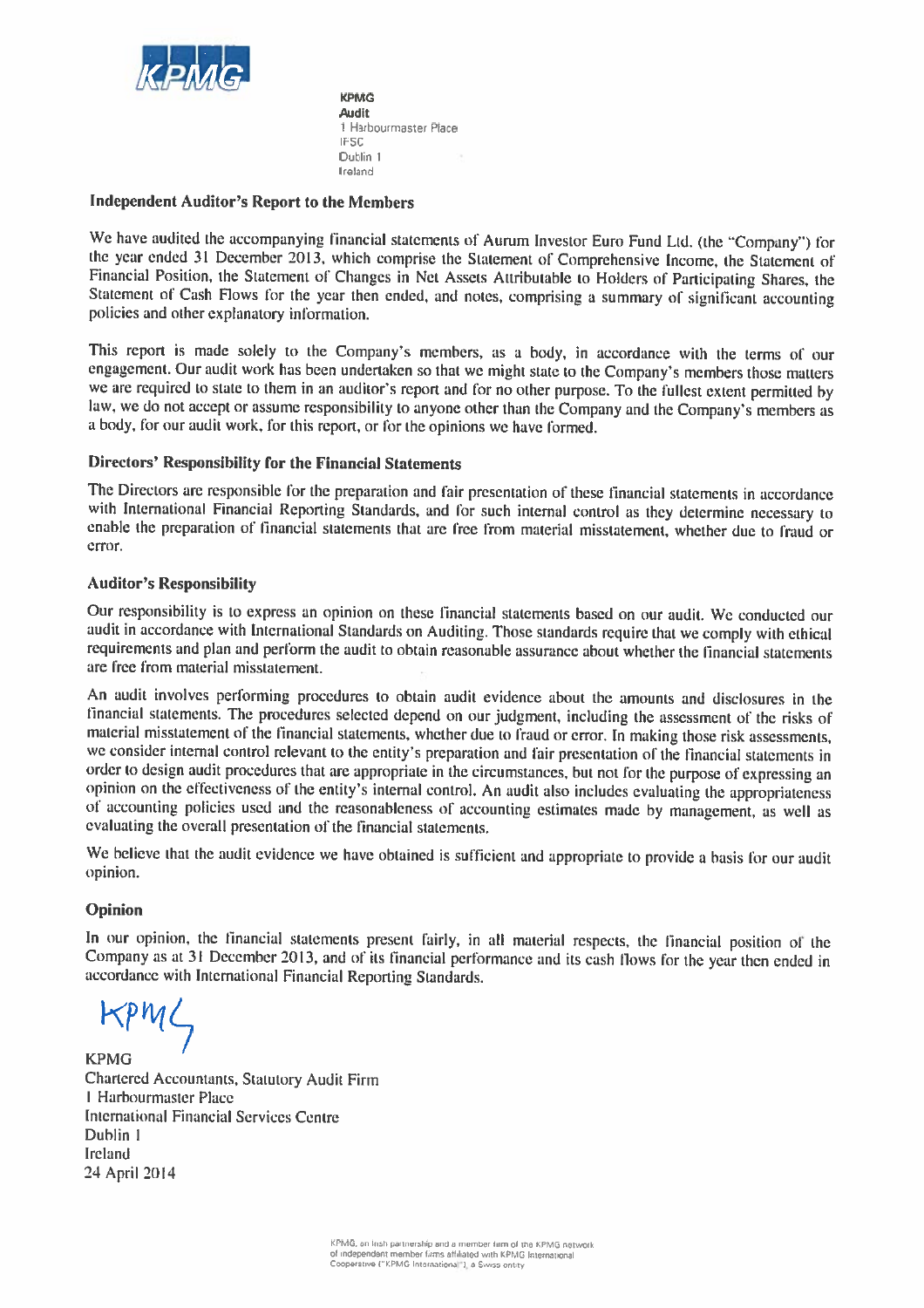| <b>Portfolio Statement as at 31 December 2013</b> |                  |                   |            |                |                         |            |  |
|---------------------------------------------------|------------------|-------------------|------------|----------------|-------------------------|------------|--|
|                                                   | 31 December 2013 |                   |            |                | <b>31 December 2012</b> |            |  |
|                                                   | <b>Nominal</b>   | <b>Fair Value</b> | $%$ of     | <b>Nominal</b> | <b>Fair Value</b>       | $%$ of     |  |
|                                                   | Holding          | €                 | <b>NAV</b> | Holding        | €                       | <b>NAV</b> |  |
| Aurum Investor Fund Ltd.                          | 26,681           | 7,156,375         | 97.64      | 118,206        | 32,386,273              | 98.65      |  |
| Other Assets                                      |                  | 1,882,901         | 25.69      |                | 443,152                 | 1.35       |  |
| <b>Total Assets</b>                               |                  | 9,039,276         | 123.33     |                | 32,829,425              | 100.00     |  |
| Other Liabilities                                 |                  | (1,709,975)       | (23.33)    |                | (729)                   |            |  |
| <b>Total Net Assets</b>                           |                  | 7,329,301         | 100.00     |                | 32,828,696              | 100.00     |  |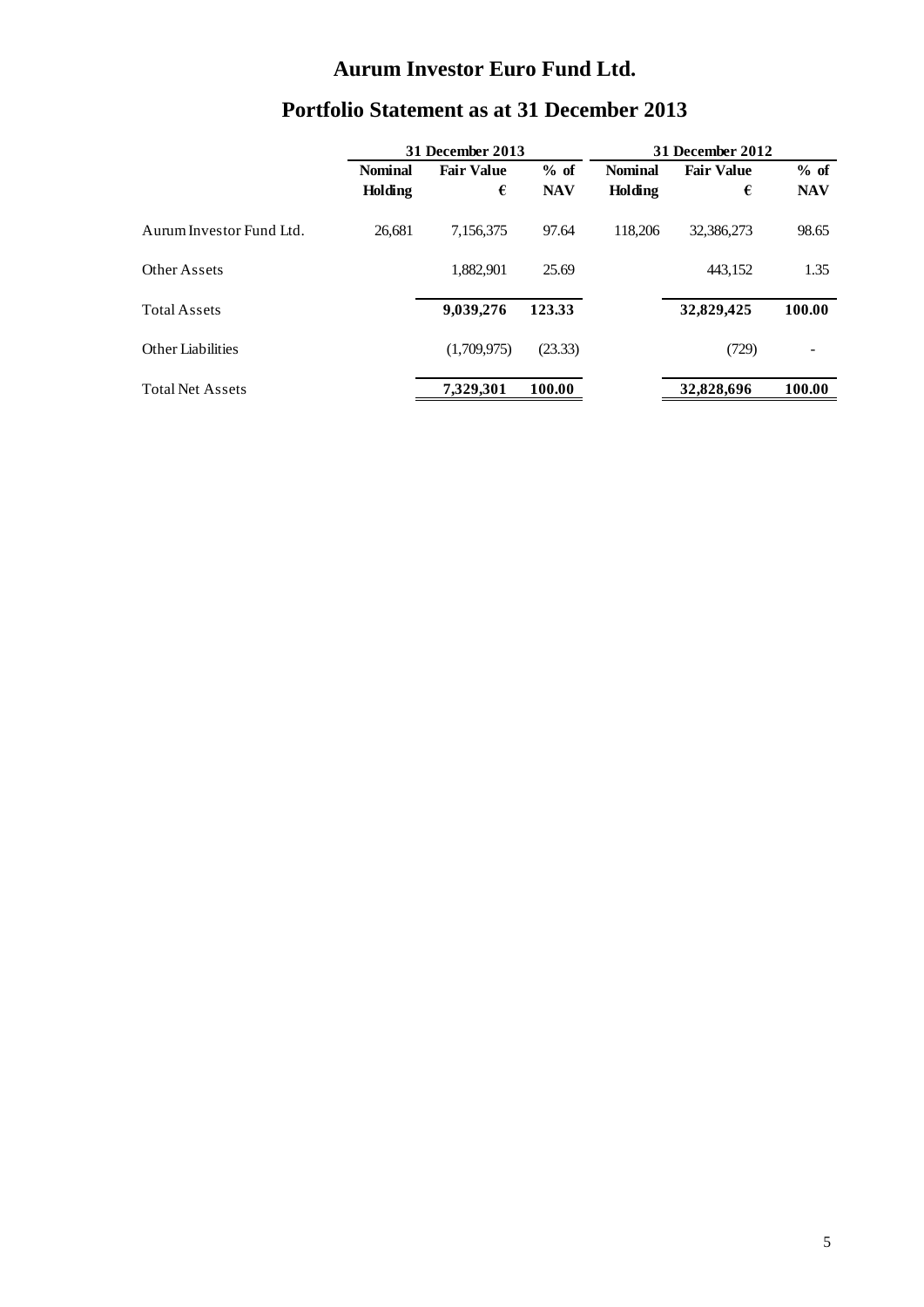# **Statement of Comprehensive Income for the year ended 31 December 2013**

| 2012       |                                                                        | <b>Notes</b> | 2013        |
|------------|------------------------------------------------------------------------|--------------|-------------|
| €          |                                                                        |              | €           |
|            | Gains from financial assets at fair value through profit or loss       | 2            |             |
| 2,120,538  | Net unrealised gain/(loss) on investments and currencies               |              | (2,773,057) |
| (368, 382) | Net realised (loss)/gain on investments and currencies                 |              | 3,036,431   |
| 1,752,156  | Total gains from financial assets at fair value through profit or loss |              | 263,374     |
|            |                                                                        |              |             |
|            | <b>Expenses</b>                                                        | 2            |             |
| 3.322      | Net interest expense                                                   |              | 1,763       |
| 3.322      | <b>Operating expenses</b>                                              |              | 1,763       |
|            |                                                                        |              |             |
|            | Change in net assets attributable to holders of Participating Shares   |              |             |
| 1,748,834  | resulting from operations                                              |              | 261.611     |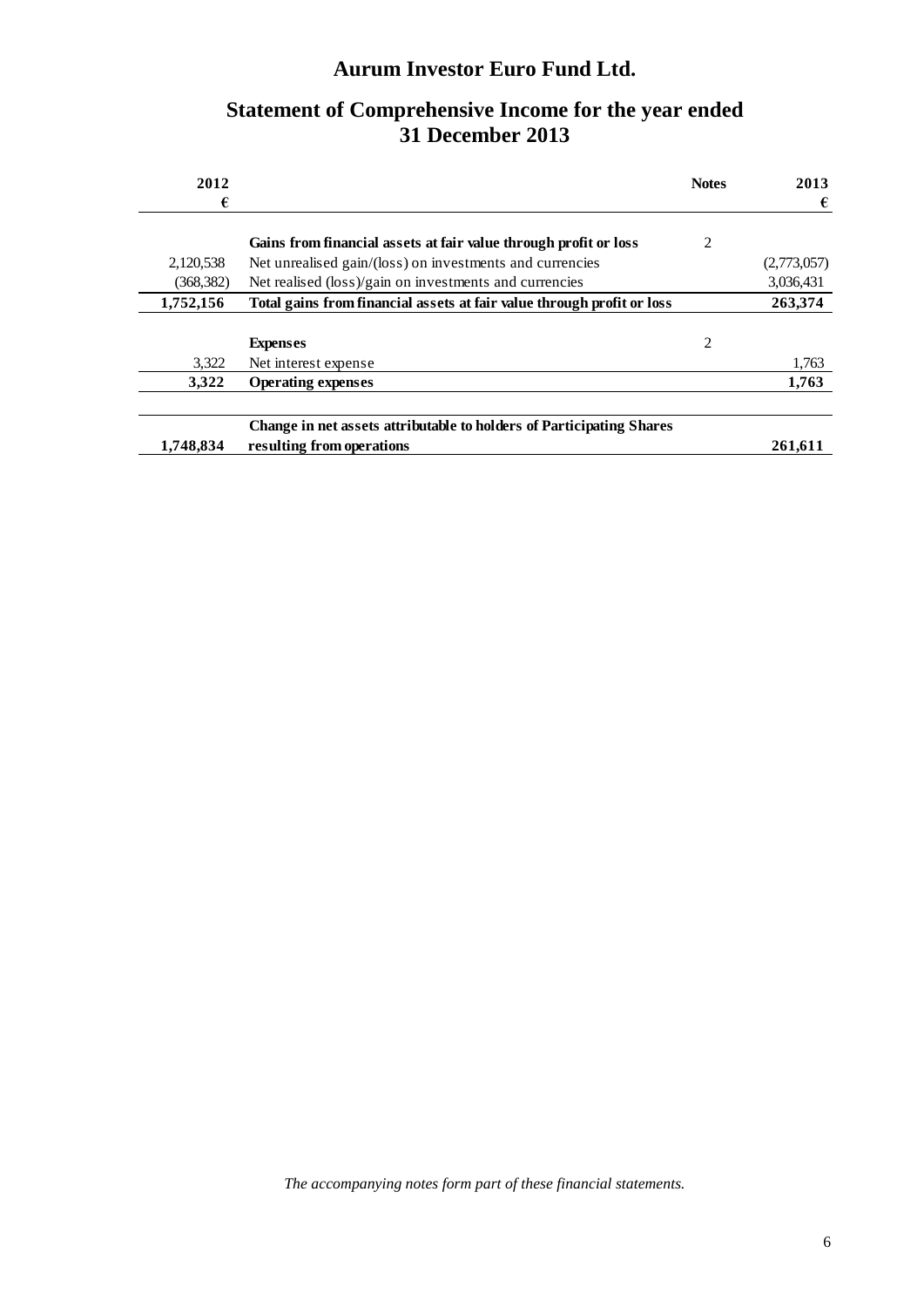| 2012       |                                                                 | <b>Notes</b>   | 2013           |
|------------|-----------------------------------------------------------------|----------------|----------------|
| €          |                                                                 |                | €              |
|            |                                                                 |                |                |
|            | Assets                                                          |                |                |
|            | Financial assets at fair value through profit or loss           |                |                |
| 32,386,273 | Investments at fair value                                       | 2              | 7,156,375      |
| 301,931    | Unrealised appreciation on forward foreign exchange contracts   | 9              | 48,548         |
|            | Cash and cash equivalents                                       |                |                |
| 141,221    | Cash and cash equivalents                                       | 2              | 1,834,353      |
| 32,829,425 | <b>Total Assets</b>                                             |                | 9,039,276      |
|            |                                                                 |                |                |
|            | Liabilities                                                     |                |                |
|            | Financial liabilities at fair value through profit or loss      |                |                |
| 729        | Unrealised depreciation on forward foreign exchange contracts   | 9              |                |
|            | Financial liabilities measured at amortised cost                |                |                |
|            | Subscriptions to shares not yet allotted                        |                | 1,709,975      |
|            | Total Liabilities (excluding amounts attributable to holders of |                |                |
| 729        | <b>Participating Shares)</b>                                    |                | 1,709,975      |
|            |                                                                 |                |                |
|            | Net Assets attributable to holders of Participating and Sponsor |                |                |
| 32,828,696 | <b>Shares</b>                                                   | $\overline{4}$ | 7,329,301      |
|            |                                                                 |                |                |
| 32,828,694 | Net Assets attributable to holders of Participating Shares      | 6              | 7,329,299      |
|            |                                                                 |                |                |
| 2          | Net Assets attributable to holders of Sponsor Shares            | $\overline{4}$ | $\overline{2}$ |
|            |                                                                 |                |                |
| 255,361.59 | Participating Shares outstanding (number of shares)             | $\overline{4}$ | 55,941.08      |
|            |                                                                 |                |                |
| 128.55     | Net Asset Value per Participating Share                         | 6              | 131.01         |
|            |                                                                 |                |                |

# **Statement of Financial Position as at 31 December 2013**

These financial statements were approved by the Directors on 24 April 2014 and signed on their behalf by:

D.R. Cottingham

 $\label{eq:1} \mathbf{v}_i = \mathbf{v}_i + \mathbf{v}_i$ 

 $\mathcal{L}^{\text{max}}$ 

C.C. Morris

**Director** 

**Director** 

 $\bar{\bar{z}}$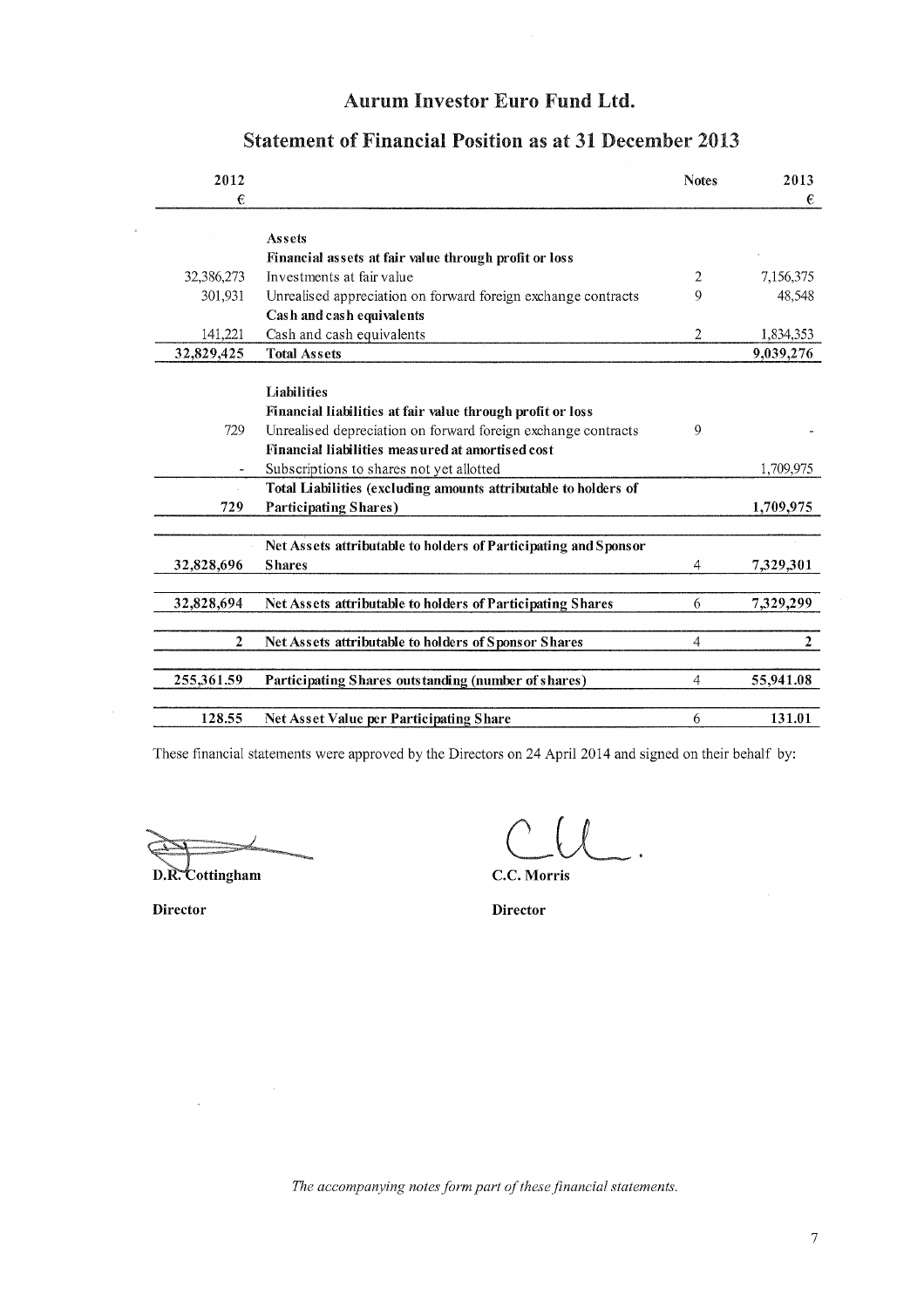# **Statement of Changes in Net Assets Attributable to Holders of Participating Shares for the year ended 31 December 2013**

|                                                                                                | <b>Total</b>   |
|------------------------------------------------------------------------------------------------|----------------|
|                                                                                                | €              |
| <b>Balance at 1 January 2013</b>                                                               | 32,828,694     |
|                                                                                                |                |
| Change in net assets attributable to holders of Participating Shares resulting from operations | 261,611        |
| Subscriptions during the year                                                                  | 810,169        |
| Redemptions during the year                                                                    | (26, 571, 175) |
| <b>Balance at 31 December 2013</b>                                                             | 7.329.299      |
|                                                                                                |                |
| <b>Balance at 1 January 2012</b>                                                               | 33,279,536     |
|                                                                                                |                |
| Change in net assets attributable to holders of Participating Shares resulting from operations | 1,748,834      |
| Subscriptions during the year                                                                  | 2,136,847      |
| Redemptions during the year                                                                    | (4,336,523)    |
| <b>Balance at 31 December 2012</b>                                                             | 32,828,694     |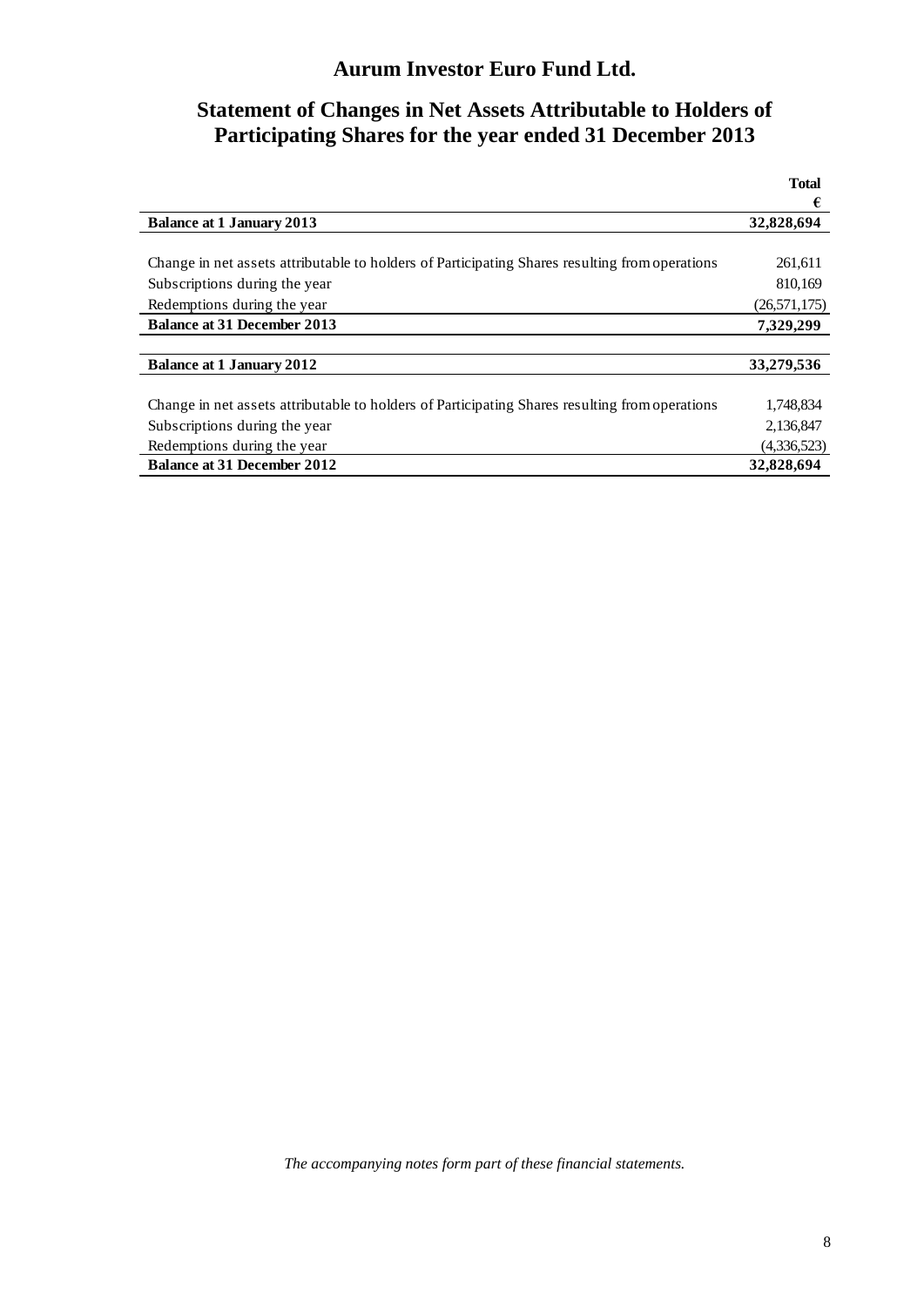# **Statement of Cash Flows for the year ended 31 December 2013**

|                                                          | 2013                                                                                                                                                                                                                                                                                                            |
|----------------------------------------------------------|-----------------------------------------------------------------------------------------------------------------------------------------------------------------------------------------------------------------------------------------------------------------------------------------------------------------|
|                                                          | €                                                                                                                                                                                                                                                                                                               |
|                                                          |                                                                                                                                                                                                                                                                                                                 |
|                                                          |                                                                                                                                                                                                                                                                                                                 |
| Shares resulting from operations                         | 261,611                                                                                                                                                                                                                                                                                                         |
| Purchase of investments                                  | (2,439,289)                                                                                                                                                                                                                                                                                                     |
| Proceeds from sales of investments and currencies        | 27,932,561                                                                                                                                                                                                                                                                                                      |
| Adjustment for non cash items and working capital        |                                                                                                                                                                                                                                                                                                                 |
| Net unrealised (gain)/loss on investments and currencies | 2,773,057                                                                                                                                                                                                                                                                                                       |
| Net realised loss/(gain) on investments and currencies   | (3,036,431)                                                                                                                                                                                                                                                                                                     |
| Changes in operating assets and liabilities              |                                                                                                                                                                                                                                                                                                                 |
| (Increase)/decrease in debtors                           | 253,383                                                                                                                                                                                                                                                                                                         |
| Decrease in creditors                                    | (729)                                                                                                                                                                                                                                                                                                           |
| Net cash inflow from operating activities                | 25,744,163                                                                                                                                                                                                                                                                                                      |
|                                                          |                                                                                                                                                                                                                                                                                                                 |
| <b>Cash flows from financing activities</b>              |                                                                                                                                                                                                                                                                                                                 |
| Issue of shares                                          | 2,520,144                                                                                                                                                                                                                                                                                                       |
| Redemption of shares                                     | (26, 571, 175)                                                                                                                                                                                                                                                                                                  |
| Net cash outflow from financing activities               | (24, 051, 031)                                                                                                                                                                                                                                                                                                  |
|                                                          |                                                                                                                                                                                                                                                                                                                 |
|                                                          | 1,693,132                                                                                                                                                                                                                                                                                                       |
|                                                          | 141,221                                                                                                                                                                                                                                                                                                         |
|                                                          | 1,834,353                                                                                                                                                                                                                                                                                                       |
|                                                          |                                                                                                                                                                                                                                                                                                                 |
|                                                          |                                                                                                                                                                                                                                                                                                                 |
| Net interest paid                                        | (1,763)                                                                                                                                                                                                                                                                                                         |
|                                                          | Cash flows from operating activities<br>Change in net assets attributable to holders of Participating<br>Net (decrease)/increase in cash and cash equivalents<br>Cash and cash equivalents at the beginning of the year<br>Cash and cash equivalents at the end of the year<br><b>Supplementary Information</b> |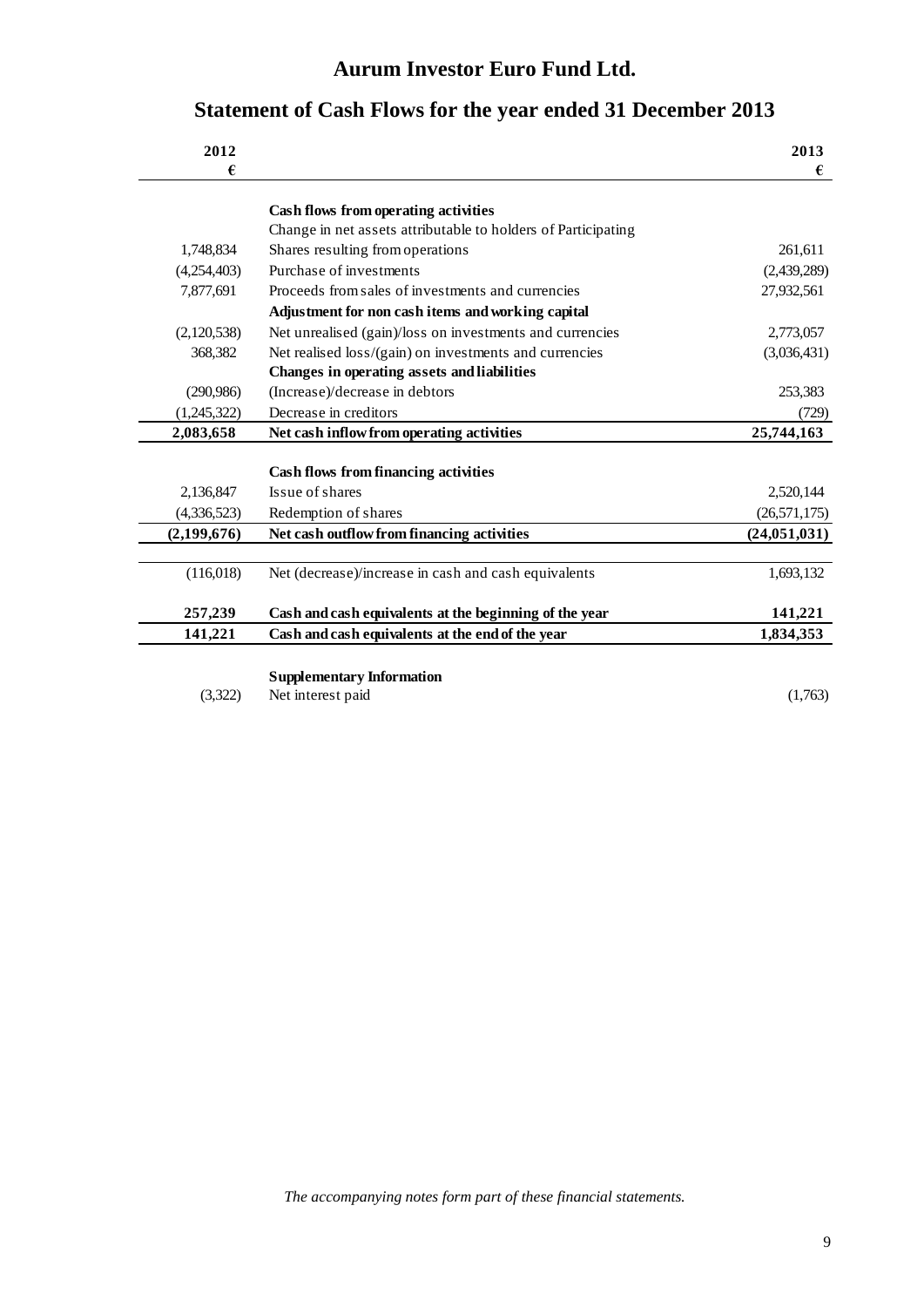### **Notes to the Financial Statements for the year ended 31 December 2013**

#### **1 General**

Aurum Investor Euro Fund Ltd. (the "Euro Fund" or the "Company") was incorporated in Bermuda on 30 October 2004 under the Companies Act 1981 as amended and acts as an investment company. Shares of the Euro Fund are denominated in euro. The Euro Fund is one of three Feeder Funds (the "Feeder Funds") comprising the Euro Fund, Aurum Investor Sterling Fund Ltd. (the "Sterling Fund") and Aurum Investor Dollar Fund Ltd. (the "Dollar Fund") that invest in Aurum Investor Fund Ltd. (the "Master Fund"). The other Feeder Funds have sterling and US dollar denominated shares respectively. The Euro Fund is listed on the Irish and Bermuda Stock Exchanges.

The Feeder Funds must solely invest into Participating Shares of the Master Fund, except in the case of the Sterling and Euro Funds in respect of currency hedging. The Participating Shares of the Master Fund are valued in US dollars. The Sterling and Euro Funds whilst investing into US dollar denominated Participating Shares of the Master Fund will, by appropriate currency hedging, seek to protect the value of their shares in sterling and euro terms irrespective of movements in currency values between the US dollar and their respective currencies. The Master Fund pays the fees of Administrators, Custodian, the Investment Advisor, audit, formation and minor out of pocket expenses and Directors' fees of all funds. Each Fund will otherwise bear its own costs and liabilities.

The Company's investment objective is to achieve long-term capital growth by investing in the Participating Shares of the Master Fund. The annual report and audited financial statements of the Master fund for the year ended 31 December 2013 are attached and should be read in conjunction with these financial statements.

The audited financial statements were approved by the Board of Directors on 24 April 2014.

#### **2 Principal Accounting Policies**

The principal accounting policies which have been applied are set out below.

#### **Statement of Compliance**

The financial statements have been prepared as set out in International Financial Reporting Standards ("IFRS") and interpretations adopted by the International Accounting Standards Board ("IASB").

#### **Basis of Preparation**

The financial statements are presented in the currency of the primary economic environment in which the Company operates, which is euro, reflecting the fact that the redeemable Participating Shares are issued in euro and the Company's operations are primarily conducted in euro. They are prepared on a fair value basis for financial assets and financial liabilities at fair value through profit or loss. All other assets and liabilities are stated at amortised cost. The net assets attributable to holders of Participating Shares are stated at the present value of the redemption amount.

The accounting policies have been applied consistently by the Company and are consistent with those used in the previous year, other than for the effect of the new standards adopted.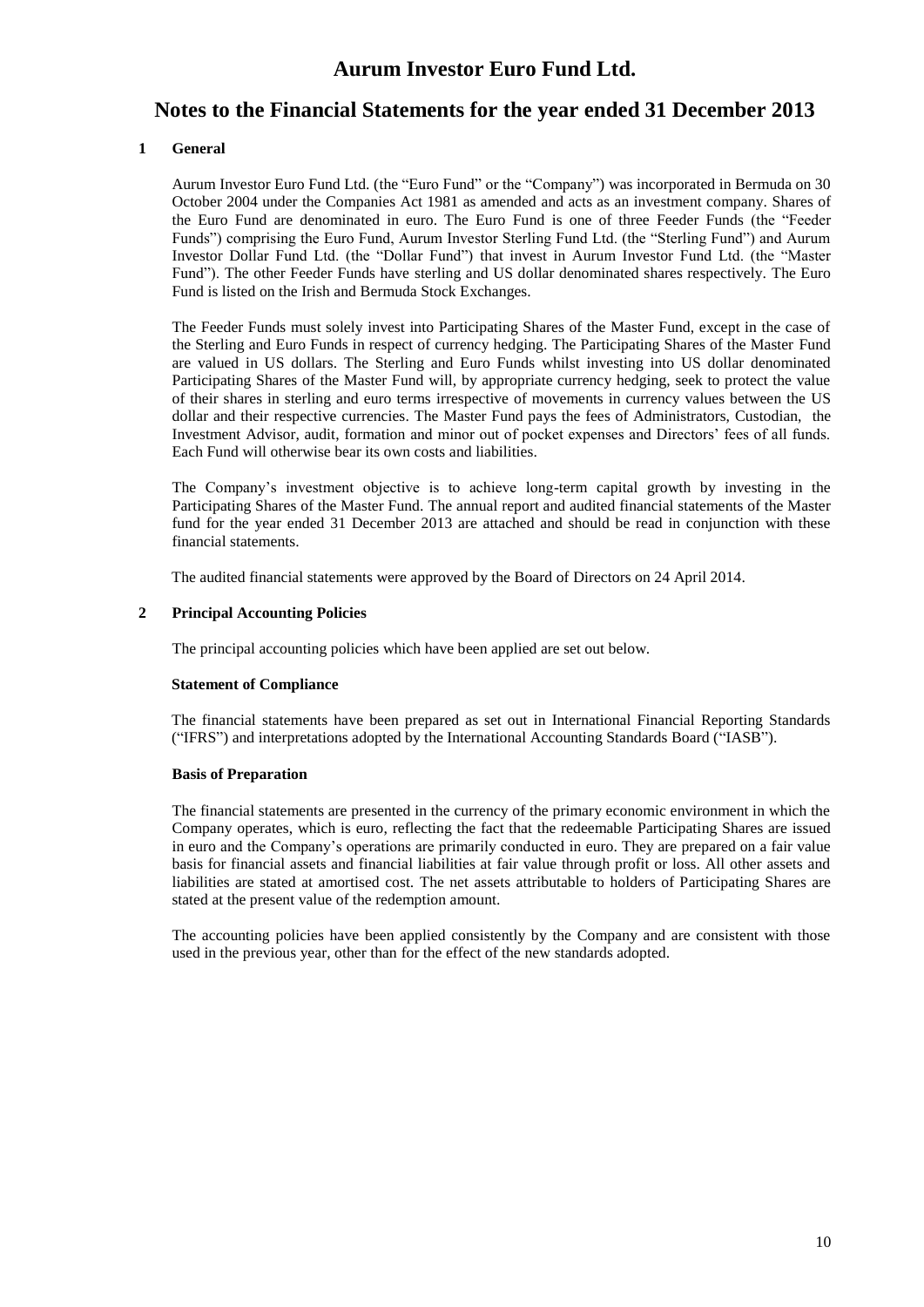# **Notes to the Financial Statements for the year ended 31 December 2013 (continued)**

#### **2 Principal Accounting Policies (continued)**

#### **Changes in accounting policy and disclosures**

The Company has adopted the following new standards and amendments to standards with a date of initial adoption of 1 January 2013:

- Amendments to IFRS 7 Financial Instruments Disclosures effective for annual reporting periods beginning on or after 1 January 2013: The amendments to IFRS 7 introduce new disclosure requirements about transfers of financial assets, including disclosures for financial assets that are not derecognised in their entirety.
- Amendments to IFRS 7 Offsetting Financial Assets and Financial Liabilities, effective for annual reporting periods on or after 1 January 2013.
- IFRS 10 Consolidated Financial Statements effective for annual reporting periods beginning on or after 1 January 2013. The standard establishes principles for the presentation and preparation of consolidated financial statements when an entity controls one or more other entities. IFRS 10 replaces the consolidation requirements in SIC–12 Consolidation–Special Purpose Entities and IAS 27 Consolidated and Separate Financial Statements.
- IFRS 12 Disclosure of Interests in Other Entities, effective for annual reporting periods beginning on or after 1 January 2013: IFRS 12 Disclosure of Interests in Other Entities is a new and comprehensive standard on disclosure requirements for all forms of interests in other entities, including joint arrangements, associates, special purpose vehicles and other off balance sheet vehicles.
- IFRS 13 Fair Value Measurement, effective for annual reporting periods beginning on or after 1 January 2013: This standard establishes a single source of guidance for fair value as the price that would be received to sell an asset or paid to transfer a liability in an orderly transaction between knowledgeable market participants at the measurement date (also referred to as "the exit price"). The standard also provides guidance for fair value determination and introduces consistent requirements for disclosure and measurement.

There are a number of new or revised standards and interpretations that have not been adopted in these financial statements:

- IAS 32 Financial Instruments Presentation, effective 1 January 2014: The amendments provide clarification and disclosure requirements in relation to offsetting rights.
- IFRS 9 Financial Instruments issued in November 2009 (IFRS 9 (2009)) will change the classification of financial assets and liabilities. The standard is not expected to have an impact on the measurement basis and classification of the financial assets since the majority of the Company's financial assets are measured at fair value through profit or loss. The standard is effective for annual reporting periods beginning on or after 1 January 2018.
- The Investment Entities amendment to IFRS 10, IFRS 12 and IAS 27, effective for annual reporting periods beginning on or after 1 January 2014 with early adoption permitted. The Investment Entities amendments provide an exemption to the consolidation requirements in IFRS 10 and require investment entities to measure particular subsidiaries at fair value through profit or loss, rather than consolidate them. The amendments also set out disclosure requirements for investment entities.

The Directors anticipate that the adoption of standards or interpretations currently in issue but not yet effective will have no material impact on the financial statements of the Company in the period of initial application. The Company has not adopted any new standards or interpretations that are not mandatory.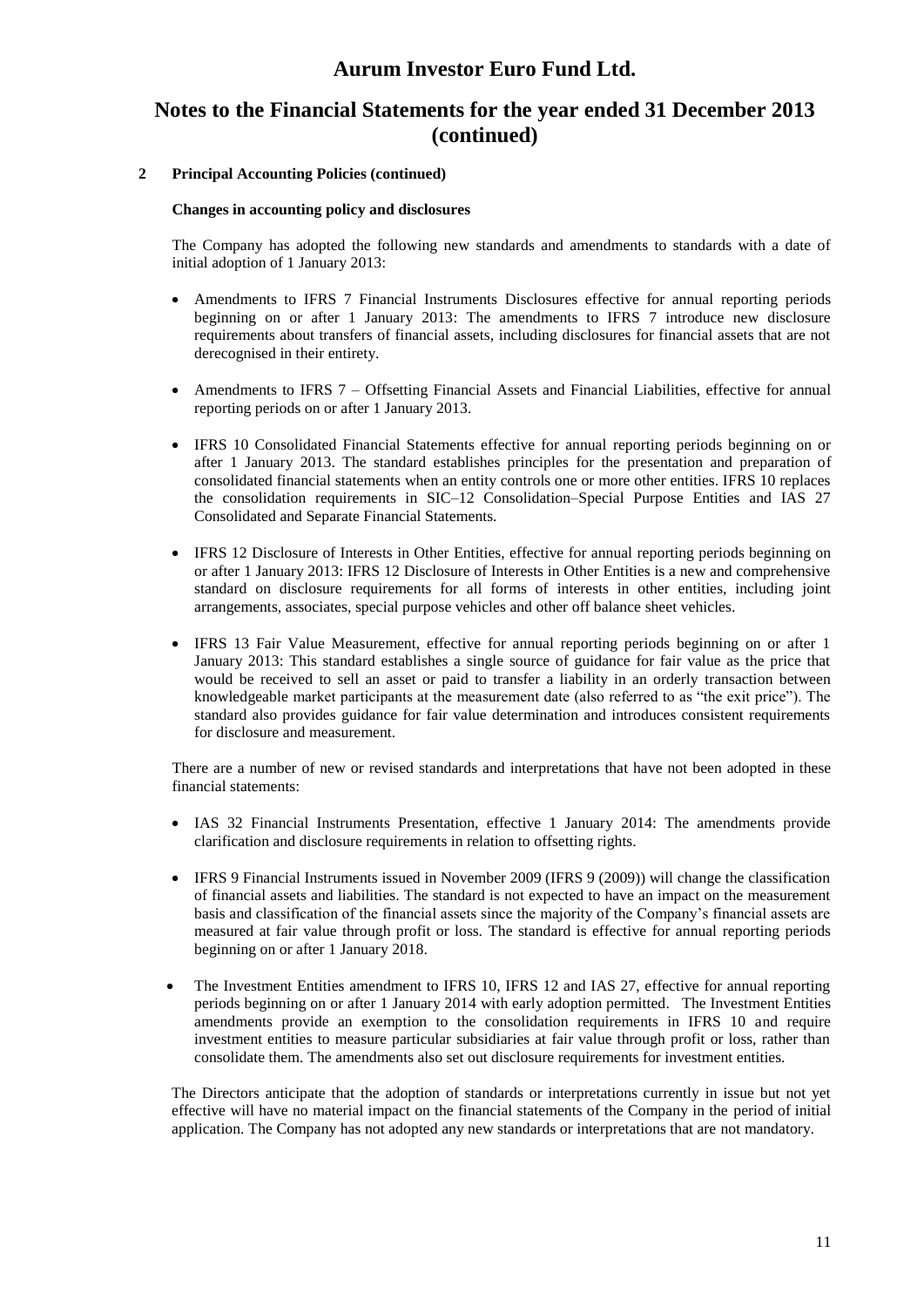# **Notes to the Financial Statements for the year ended 31 December 2013 (continued)**

#### **2 Principal Accounting Policies (continued)**

#### **Investments**

The Company, on initial recognition, designates investments at fair value through profit or loss as, in doing so, it results in more relevant information because the investments and related liabilities are managed as a group of financial assets and liabilities and performance is evaluated on a fair value basis and reported to key management personnel on that basis.

The investment in the Master Fund is recorded at the net asset value per share as reported by the administrator of the Master Fund.

Where administrators are unable to provide net asset value per share, the Directors make their own assessment of value based on available information.

In determining fair value, the Directors take into consideration where applicable, the impact of suspensions of redemptions, liquidation proceedings, investments in side pockets and any other significant factors.

At the year end, there were no instances wherein the administrator was unable to provide the net asset value per share or that the Directors considered it necessary to make any adjustments to the fair value of the underlying funds in order to arrive at the fair value.

Investment transactions are recorded on the trade date at which point the Company becomes a party to the specific investment.

Financial assets and financial liabilities are measured initially at the transaction price on the trade date. Transaction costs are expensed immediately. After initial measurement, the Company measures financial instruments which are classified at fair value through profit and loss at their fair value. Changes in fair value are recorded within net gain/(loss) on investments.

Purchases and sales of financial assets and financial liabilities are recognised using trade date accounting. Realised capital gains and losses on investment transactions are determined on the weighted average cost basis and are included in the Statement of Comprehensive Income. Unrealised capital gains and losses from a change in the fair value of investments are recognised in the Statement of Comprehensive Income.

Financial assets and liabilities are offset and the net amount presented in the Statement of Financial Position when, and only when, the Company has a legal right to set off the recognised amounts and it intends either to settle on a net basis or to realise the asset and settle the liability simultaneously.

Under IFRS, Participating Shares are classified as financial liabilities and the format of the Statement of Financial Position reflects this position.

#### **Forward Foreign Exchange Contracts**

The Company seeks to protect the value of the Participating Shares in euro terms by entering into Forward Foreign Exchange Contracts. These contracts are recorded at fair value through profit or loss utilising the prevailing forward price at the Statement of Financial Position date. Any unrealised gain or loss is recognised in the Statement of Comprehensive Income. Derivatives are recognised as held for trading, as the Company does not designate any derivatives as hedges for hedge accounting purposes as described under IAS 39.

#### **Translation of Foreign Currencies**

The results and financial position of the Company are expressed in euro which is the functional currency of the Company. Transactions in currencies other than euro are recorded at the rate prevailing on the date of the transaction. At each reporting date, monetary items and non-monetary assets and liabilities that are measured at fair value and are denominated in foreign currencies are retranslated at the rate prevailing on the reporting date. Gains and losses arising on retranslation are included in the net profit or loss for the period where investments are classified at fair value through profit or loss.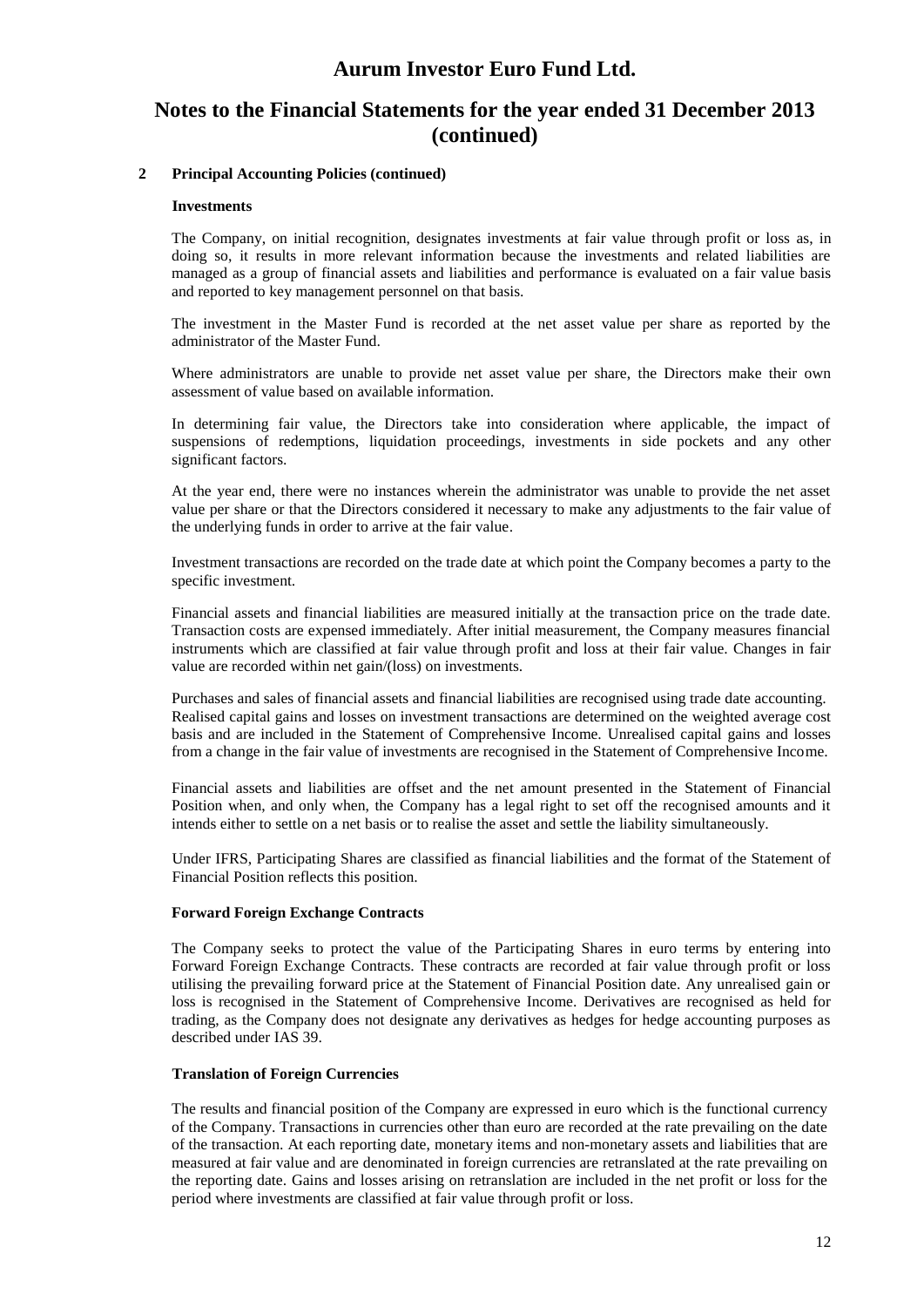# **Notes to the Financial Statements for the year ended 31 December 2013 (continued)**

#### **2 Principal Accounting Policies (continued)**

#### **Interest Income**

Interest income is recognised in the Statement of Comprehensive Income for all interest bearing instruments on an effective interest basis.

#### **Cash and Cash Equivalents**

Cash and cash equivalents comprise cash balances held at banks together with bank overdrafts. The bank overdrafts are repayable on demand and form an integral part of the Company's cash management system.

#### **Taxation**

The Company has received an undertaking from the Ministry of Finance of Bermuda, under the Exempted Undertakings Tax Protection Act, 1966 exempting the Company from Bermuda income, profit, capital transfer or capital taxes, should such taxes be enacted, until 31 March 2035.

#### **Expenses**

All expenses are recognised in the Statement of Comprehensive Income on an accruals basis.

#### **Subsidiary**

The Master Fund is not deemed to be a subsidiary of the Company as the Promoter beneficially holds all general voting shares which give the holder the current ability to direct the activities that significantly affect the returns of both the Master Fund and the Company. In accordance with IFRS 10 Consolidated Financial Statements, as the Company does not control the Master Fund, the Master Fund has not been considered a subsidiary.

The Company and Master Fund operate as an integrated structure whereby the Company invests solely into the Master Fund except in respect of currency hedging. Total subscriptions made by the Company into the Master Fund during the year ended 31 December 2013 were €2,439,289 (2012: €4,254,403) and total redemptions made by the Company out of the Master Fund during the year ended 31 December 2013 were €27,932,561 (2012: €7,877,691). As at 31 December 2013 and 31 December 2012 there were no capital commitment obligations and no amounts due to the Master Fund for unsettled purchases. The Company invests into the Master Fund by purchasing the Master Fund's redeemable Participating Shares. The Master Fund allows redemptions of these shares on a monthly basis with a 90 day notification period. Movements in the fair value of the Master Fund's portfolio and corresponding movements in the fair value of the Company may expose the Company to a profit or loss.

#### **Structured entities**

A structured entity is an entity that has been designed so that voting or similar rights are not the dominant factor in deciding who controls the entity, such as when any voting rights relate to administrative tasks only and the relevant activities are directed by means of contractual arrangements. A structured entity often has some or all of the following features or attributes; restricted activities, a narrow and welldefined objective, such as to provide investment opportunities for investors by passing on risks and rewards associated with the assets of the structured entity to investors, insufficient equity to permit the structured entity to finance its activities without subordinated financial support and financing in the form of multiple contractually linked instruments to investors that create concentrations of credit or other risks (tranches).

The Company has determined that its investment in the Master Fund represents investments in an unconsolidated structured entity. The Master Fund financed its operations by issuing redeemable shares which were puttable at the holder's option and entitles the holder to a proportional stake in the Master Fund's net assets. The change in fair value of the Company's holding in the Master Fund is included in the statement of comprehensive income in ''Gains from financial assets and financial liabilities at fair value through profit or loss''.

The Directors believe that the requirements of IFRS 12, in relation to structured entities, are observed by appendixing the Master Fund financial statements to the Company's financial statements.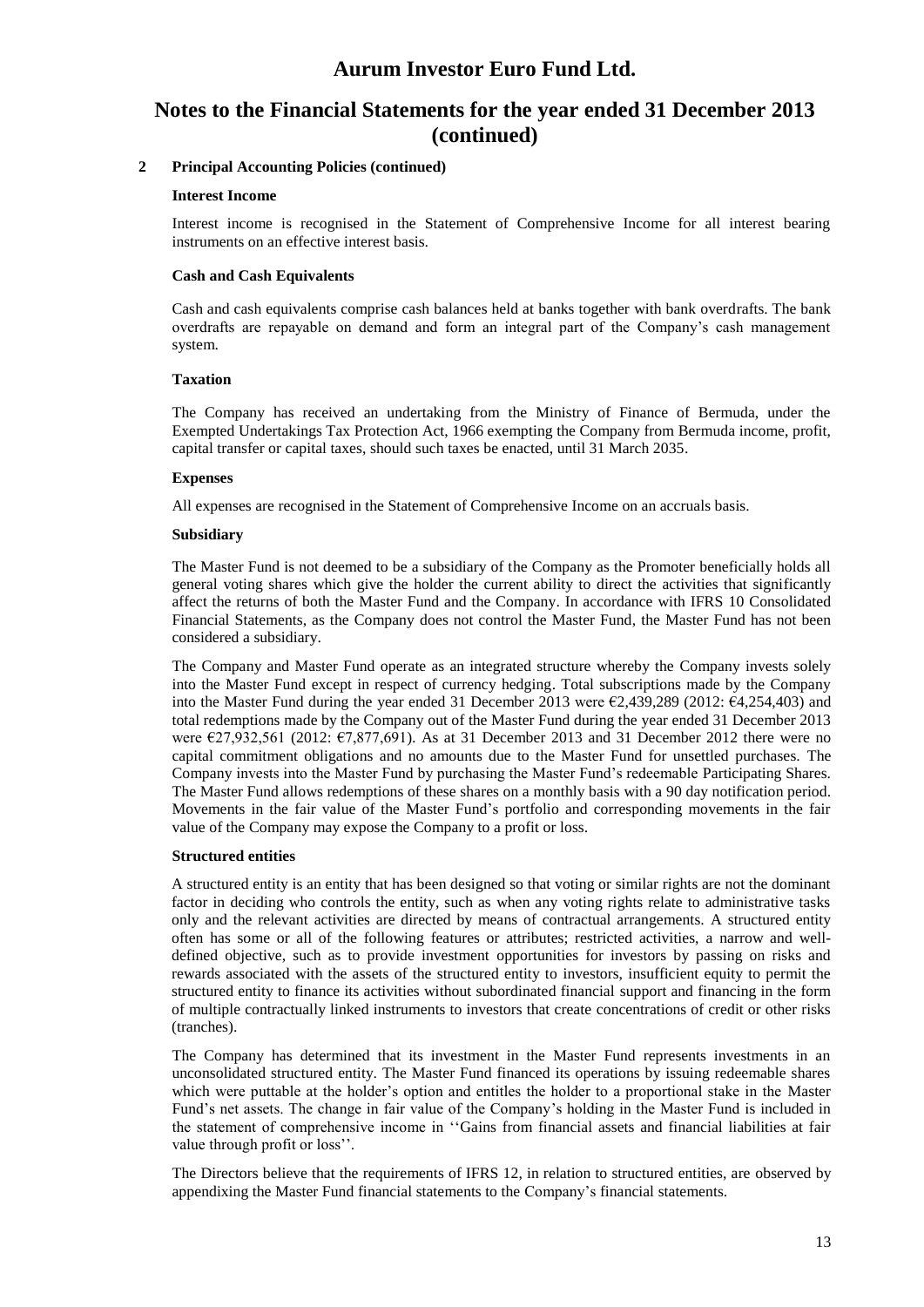# **Notes to the Financial Statements for the year ended 31 December 2013 (continued)**

#### **2 Principal Accounting Policies (continued)**

#### **Use of Estimates**

The preparation of financial statements in accordance with IFRS requires management to make estimates and assumptions that affect the reported amounts of assets and liabilities and disclosure of contingent assets and liabilities at the date of the financial statements and the reported amounts of income and expenses during the year. Actual results could differ from those estimates. Revisions to accounting estimates are recognised in the period in which the estimate is revised. The areas of estimates which have the most significant effect on the amounts recognised in the financial statements are disclosed in Notes 8 and 10.

#### **Derecognition of Financial Assets and Liabilities**

A financial asset is derecognised when the Company loses control over the contractual rights that comprise that asset. This occurs when the rights are realised, expire or are surrendered. The Company uses the weighted average cost basis to determine the realised gain or loss on derecognition. A financial liability is derecognised when the obligation specified in the contract is discharged, cancelled or expires.

#### **3 Fees**

The Company pays no direct fees. Please refer to the accompanying Master Fund financial statements for notes regarding fees paid by the Master Fund.

#### **4 Share Capital**

|                                                                                          | <b>December</b><br>2013 | December<br>2012 |
|------------------------------------------------------------------------------------------|-------------------------|------------------|
|                                                                                          | €                       | €                |
| Authorised share capital of $\epsilon$ 0.002 par value per share<br>1,000 Sponsor Shares |                         |                  |
| 4,699,000 Participating Shares                                                           | 9,398                   | 9,398            |
|                                                                                          | 9,400                   | 9,400            |

All of the Sponsor Shares have been issued to and are beneficially owned by the Investment Advisor. The Sponsor Shares do not carry the right to participate in the assets of the Company in a winding up, except to the extent of repayment of par value paid in cash, nor in any dividends or other distribution of the Company so long as Participating Shares are in issue.

The Participating Shares are entitled to receive, to the exclusion of the Sponsor Shares, any dividends which may be declared by the Board of the Company and, upon the winding up of the Company, their par value and any surplus remaining after paying to the holders of the Sponsor Shares the par value of the Sponsor Shares (to the extent actually paid up in cash). The Sponsor Shares have the general voting powers of the Company and the holders of Participating Shares are entitled to receive notice of and attend all general meetings of the members.

|                             | Number of<br><b>Participating Shares</b> |                                         | Number of<br>Participating Shares |
|-----------------------------|------------------------------------------|-----------------------------------------|-----------------------------------|
|                             |                                          |                                         |                                   |
| Opening at 1 January 2013   |                                          | 255,361.59 Opening at 1 January 2012    | 273,266.98                        |
| Issued during the year      |                                          | 6,249.25 Issued during the year         | 17,130.42                         |
| Redeemed during the year    |                                          | $(205,669.76)$ Redeemed during the year | (35,035.81)                       |
| Closing at 31 December 2013 | 55,941.08                                | Closing at 31 December 2012             | 255,361.59                        |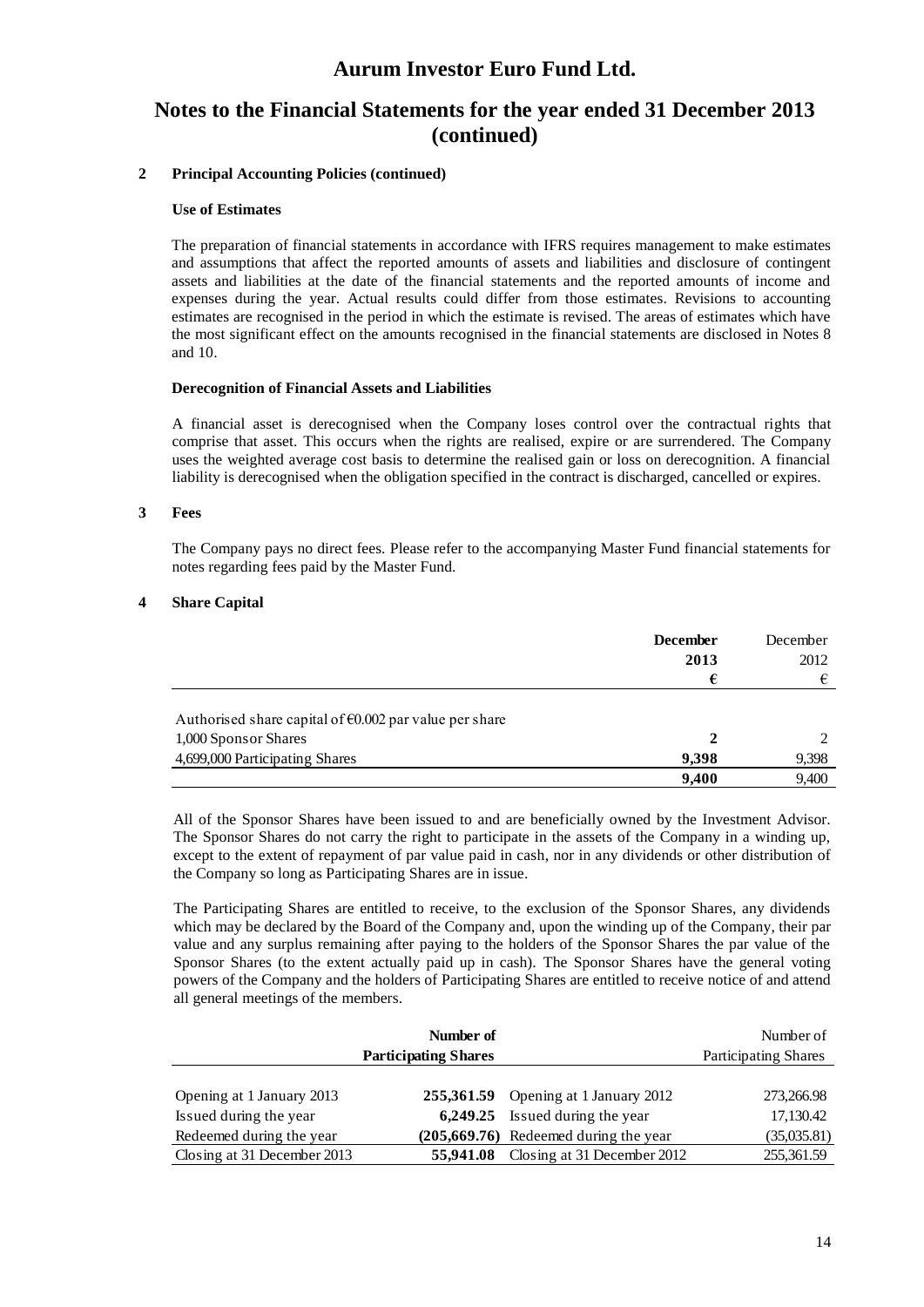# **Notes to the Financial Statements for the year ended 31 December 2013 (continued)**

#### **4 Share Capital (continued)**

**Statement of Changes in Sponsor and Participating Shares**

|                                      |                |               | <b>Share Premium and</b>          |                |
|--------------------------------------|----------------|---------------|-----------------------------------|----------------|
|                                      | <b>Sponsor</b> | Participating | <b>Return Allocated to</b>        |                |
|                                      | <b>Shares</b>  | <b>Shares</b> | <b>Participating Shareholders</b> | <b>Total</b>   |
|                                      | €              | €             | €                                 | €              |
| <b>Balance at 1 January 2013</b>     | $\mathbf{2}$   | 511           | 32,828,183                        | 32,828,696     |
| Change in net assets attributable to |                |               |                                   |                |
| holders of Participating Shares      |                |               | 261,611                           | 261,611        |
| Subscriptions during the year        |                | 12            | 810,157                           | 810,169        |
| Redemptions during the year          |                | (411)         | (26,570,764)                      | (26, 571, 175) |
| <b>Balance at 31 December 2013</b>   | $\mathbf{2}$   | 112           | 7,329,187                         | 7,329,301      |
| <b>Balance at 1 January 2012</b>     | $\mathbf{2}$   | 547           | 33,278,989                        | 33,279,538     |
| Change in net assets attributable to |                |               |                                   |                |
| holders of Participating Shares      |                |               | 1,748,834                         | 1,748,834      |
| Subscriptions during the year        |                | 34            | 2,136,813                         | 2,136,847      |
| Redemptions during the year          |                | (70)          | (4,336,453)                       | (4,336,523)    |
| <b>Balance at 31 December 2012</b>   | $\overline{2}$ | 511           | 32,828,183                        | 32,828,696     |

Participating Shares in the Company may be redeemed at the Net Asset Value per Participating Share on the dealing day immediately following the valuation day, being the last business day of each month, on at least 90 days notice to the Administrator. The Company endeavours to pay the redemption proceeds within 30 days of the redemption date.

#### **5 Bank Overdraft**

The Company has a facility with Northern Trust (Guernsey) Limited and any outstanding bank overdraft is secured over the portfolio of the Company.

#### **6 Net Asset Value per Participating Share**

The Net Asset Value per Participating Share is calculated by dividing the net assets less the par value of the Sponsor Shares included in the Statement of Financial Position by the number of Participating Shares in issue at the year end.

|                                                         | <b>December</b> | December   |
|---------------------------------------------------------|-----------------|------------|
|                                                         | 2013            | 2012       |
|                                                         |                 |            |
| Total Net Assets $(E)$ Less Par Value of Sponsor Shares | 7,329,299       | 32,828,694 |
| <b>Issued Participating Shares</b>                      | 55,941.08       | 255,361.59 |
| Net Asset Value per Participating Share $(\epsilon)$    | 131.01          | 128.55     |

#### **7 Related Parties**

The Company's Administrators, Investment Advisor, Custodian and Directors are related parties by virtue of the material contracts in existence that are outlined in Notes 3 to 5 of the financial statements of the Master Fund.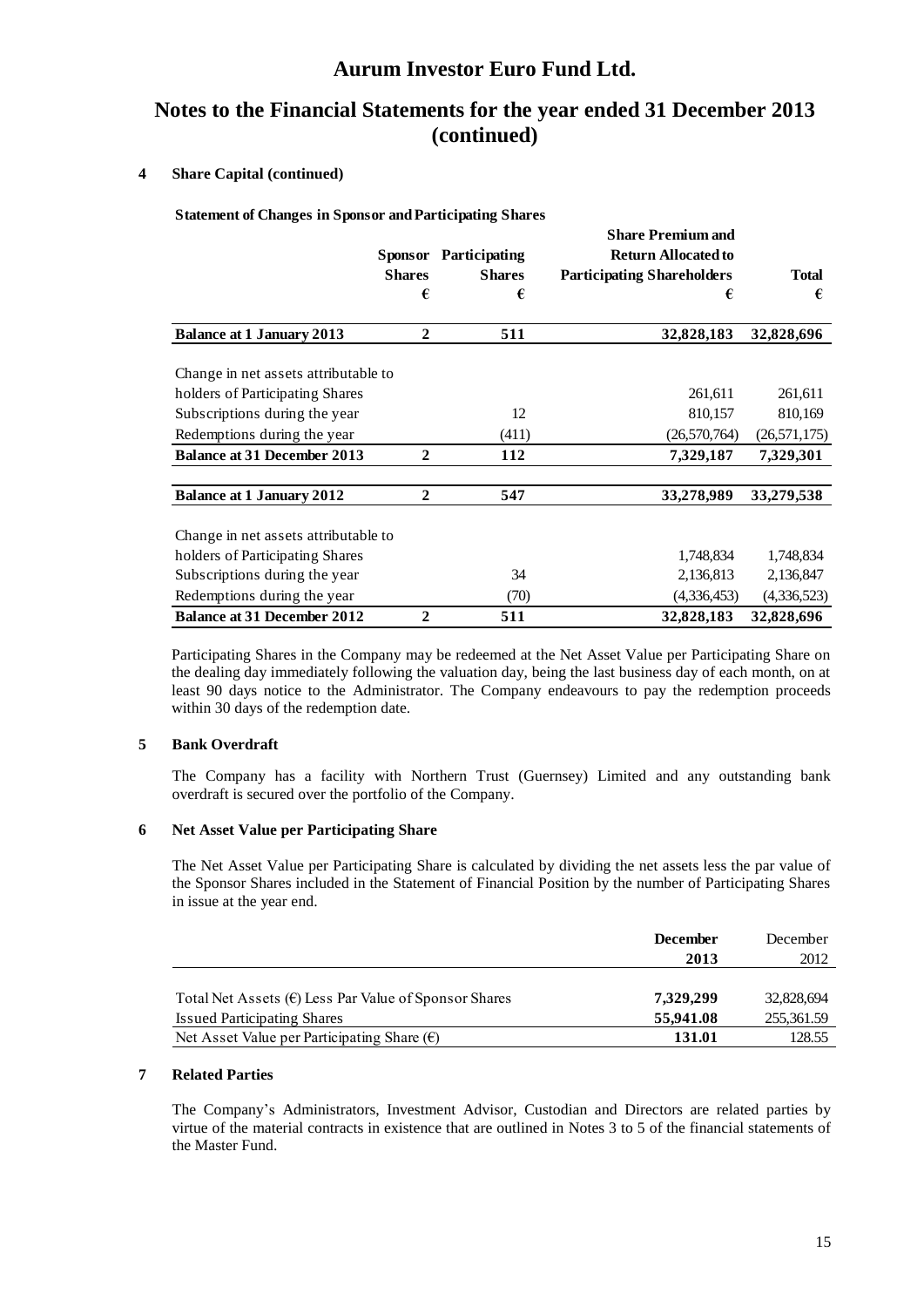# **Notes to the Financial Statements for the year ended 31 December 2013 (continued)**

#### **7 Related Parties (continued)**

Mrs T Gibbons and Mr A Hopkin are Directors of the Investment Advisor. Mr D R Cottingham, Mr C C Morris and Mr C J Gundle are Directors of and, directly and indirectly, hold shares in the Investment Advisor. Mr S A Morris, Mr D R Cottingham and Mr C C Morris are Directors of Global Fund Services Ltd, the Bermuda Administrator and along with Mr A Hopkin are Directors of Continental Sponsors Ltd, the sponsoring broker on the Bermuda Stock Exchange. Mr S A Morris was a director of the Investment Advisor, until he retired on October 9, 2013. Mr S A Morris continues to hold shares indirectly in the Investment Advisor.

Ms. M. O'Caoimh is employed by a division of the Irish Administrator as Senior Vice President.

The Investment Advisor is also the sponsor and advisor to a number of other investment companies and the Directors of the Company and the Investment Advisor may serve as Directors of such companies.

Persons connected to the Directors, as defined under the Irish Stock Exchange listing requirements, directly and indirectly own all of the Sponsor Shares of the Company. At 31 December 2013, Directors and Persons so connected held the following Participating Shares in the Company.

|                                | Number of shares                   |  |  |
|--------------------------------|------------------------------------|--|--|
|                                | <b>December 2013</b> December 2012 |  |  |
| Mr C J Gundle                  | 376.02                             |  |  |
| Connected Persons of Directors | 776.40                             |  |  |
|                                | 1,152.42                           |  |  |

All dealings between all parties were at arm's length prices.

#### **8 Financial Instruments and Risk Exposure**

The Company invests all of its assets, other than currency hedging, into the Master Fund which is exposed to market risk, currency risk, credit risk and liquidity risk arising from the financial instruments it holds. These risks are explained in the financial statements of the Master Fund which are attached.

The Company is exposed to currency risk in pursuit of its investment objective, set out on page 10. The currency risk is managed on a monthly basis using Forward Foreign Exchange Contracts. At the Statement of Financial Position date, there was a net exposure to currency risk:

| 31 December 2013 | assets<br>€             | Liabilities<br>€             | <b>Exchange Contracts</b><br>€                    | Net Exposure<br>€ |
|------------------|-------------------------|------------------------------|---------------------------------------------------|-------------------|
| US dollar        | 7,681,390               |                              | (7,605,431)                                       | 75,959            |
| 31 December 2012 | Monetary<br>assets<br>€ | Monetary<br>Liabilities<br>€ | Forward Foreign<br><b>Exchange Contracts</b><br>€ | Net Exposure<br>€ |
| US dollar        | 32,431,798              | (729)                        | (32, 204, 653)                                    | 226,416           |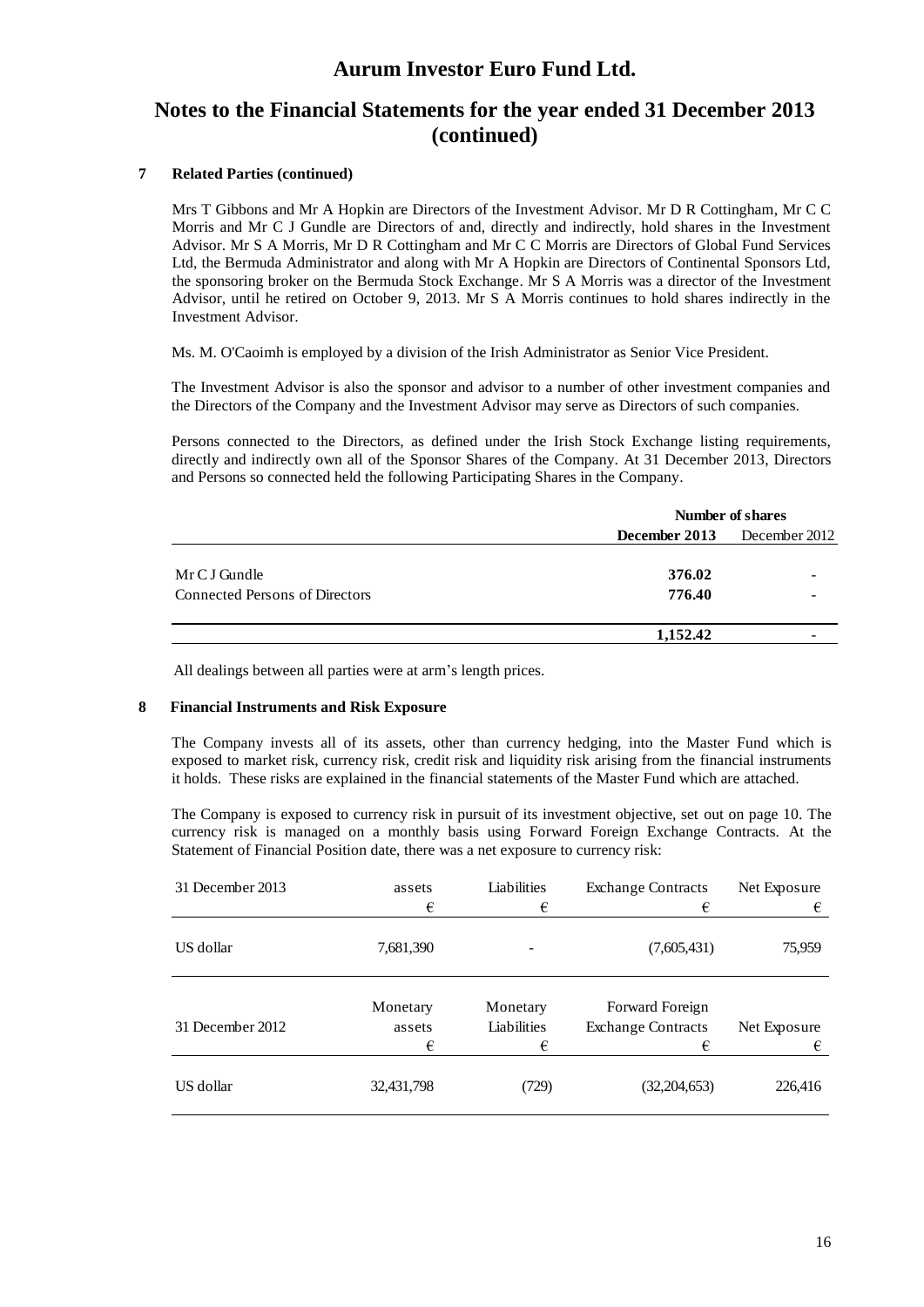# **Notes to the Financial Statements for the year ended 31 December 2013 (continued)**

#### **9 Net Forward Foreign Exchange Contracts**

As at 31 December 2013, the Company had entered into and not closed Forward Foreign Exchange Contracts to hedge the value of the Company's portfolio. The contracts were with the Custodian.

#### **Open Forward Foreign Currency Transactions at 31 December 2013**

|               |                 |                 |                  | <b>Unrealised</b> |
|---------------|-----------------|-----------------|------------------|-------------------|
| Currency      | <b>Currency</b> | <b>Currency</b> | <b>Maturity</b>  | Gain              |
| Sold          | <b>Bought</b>   | Rate            | Date             | €                 |
| US\$3,261,029 | €               | 1.3607          | 28 February 2014 | 28,987            |
| US\$3,204,401 | €               | 1.3662          | 31 January 2014  | 19,055            |
| US\$56,627    | €               | 1.3606          | 31 January 2014  | 506               |
| US\$230,857   | €               | 1.3774          | 31 January 2014  |                   |
| US\$230,857   | €               | 1.3774          | 28 February 2014 |                   |
| US\$3,491,886 | €               | 1.3774          | 31 March 2014    |                   |

#### **48,548**

**Unrealised**

#### **Open Forward Foreign Currency Transactions at 31 December 2012**

|                |                 |          |                  | UM Canstu     |
|----------------|-----------------|----------|------------------|---------------|
| Currency       | <b>Currency</b> | Currency | <b>Maturity</b>  | Gain / (Loss) |
| Sold           | <b>Bought</b>   | Rate     | Date             | €             |
| US\$14,007,833 | €               | 1.3013   | 31 January 2013  | 154,308       |
| US\$13,939,586 | €               | 1.3022   | 28 February 2013 | 147,623       |
| US\$14,175,307 | €               | 1.3209   | 28 March 2013    |               |
| US\$235,721    | €               | 1.3204   | 28 February 2013 |               |
| US\$235,721    | €               | 1.3202   | 31 January 2013  |               |
| €52,424        | US\$            | 0.7682   | 31 January 2013  | (729)         |
|                |                 |          |                  | 301.202       |

#### **10 Fair Value Measurement**

The International Accounting Standards Board published *Improving Disclosures about Financial Instruments (Amendments to IFRS 7)* that are explained in Note 11 of the Master Fund financial statements.

The following table presents the financial instruments carried on the Statement of Financial Position by level within the valuation hierarchy as at 31 December 2013

| Financial assets at fair value through profit or loss                       |              |         |           |         |
|-----------------------------------------------------------------------------|--------------|---------|-----------|---------|
| 31 December 2013                                                            | <b>Total</b> | Level 1 | Level 2   | Level 3 |
|                                                                             | €            | €       | €         | €       |
| Aurum Investor Fund Ltd.                                                    | 7,156,375    |         | 7,156,375 |         |
| Net unrealised appreciation on Forward Foreign<br><b>Exchange Contracts</b> | 48.548       |         | 48.548    |         |
| Total                                                                       | 7,204,923    |         | 7,204,923 |         |
|                                                                             |              |         |           |         |